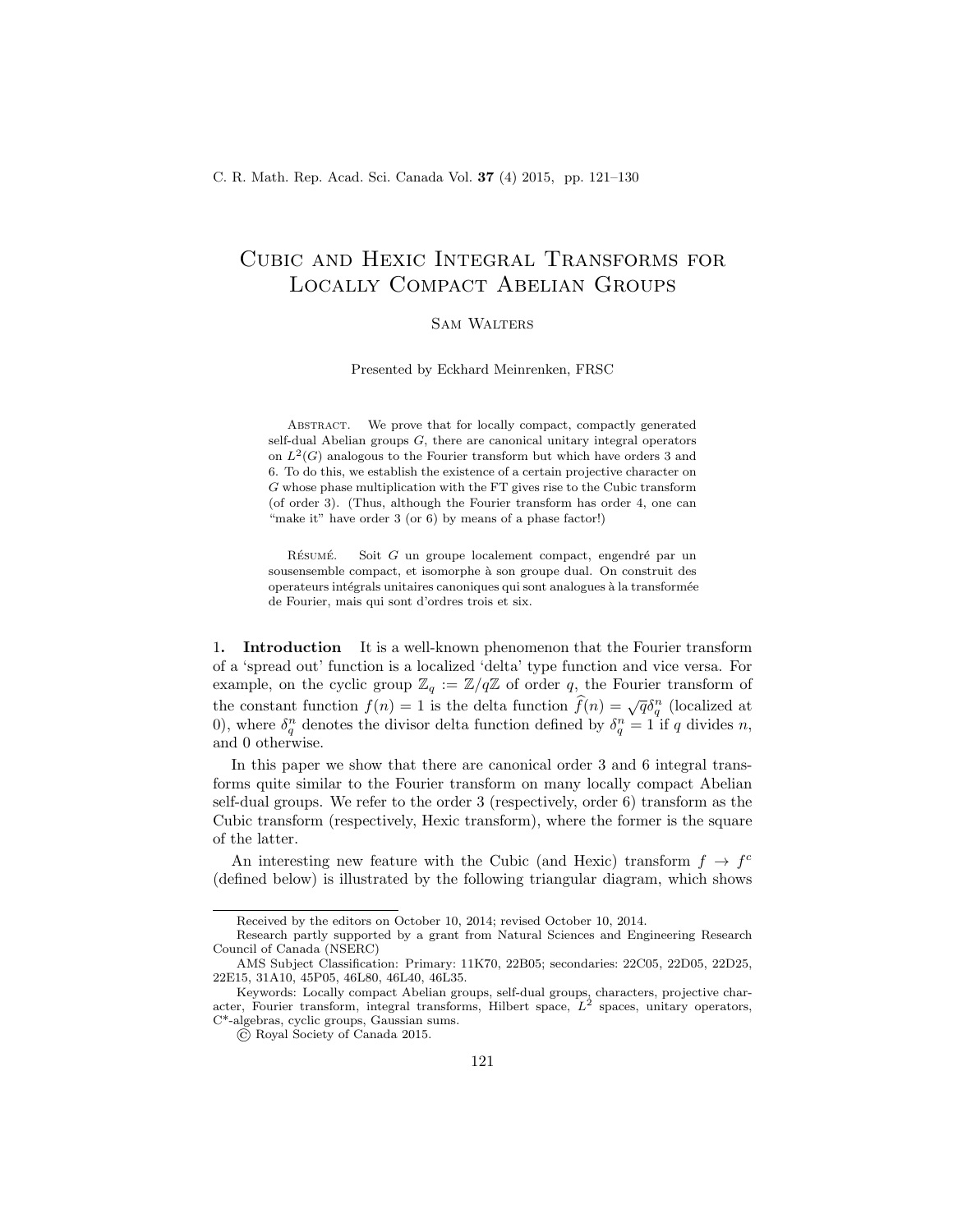two iterations of the Cubic transform of the constant 1 function on  $\mathbb{Z}_q$ :



In the first line we see that the Cubic transform of 1 basically acts like the Fourier transform (up to a phase constant  $K$ ). But on a second application of the Cubic transform  $1^{cc}$ , which is the same as the Hexic transform of 1, we see that it gives rise to a projective character which is neither localized nor 'flat', but is a 'helical' function twirling around the cyclic group  $\mathbb{Z}_q$  (as shown in Figure 1). The elements of  $\mathbb{Z}_q$  are represented by the complex numbers  $e^{2\pi i n/q}$  $(n = 0, 1, \ldots, q - 1)$  around the unit circle.



Figure 1: Plot of the second Cubic Transform  $1^{cc} = K^2 \alpha$  of the identity function 1 on the cyclic group  $\mathbb{Z}_q$  (viewed as subset of the unit circle), as it winds around  $\mathbb{Z}_q.$ 

We now proceed to set some background needed as well as define these integral transforms. Throughout the paper we shall use the notation

$$
e(x) := e^{2\pi ix} \in \mathbb{T}
$$

for real  $x$ , where  $\mathbb T$  is the unit circle, and we use the standard definition

$$
\widehat{f}(t) = \int_{\mathbb{R}} f(x)e(-tx)dx
$$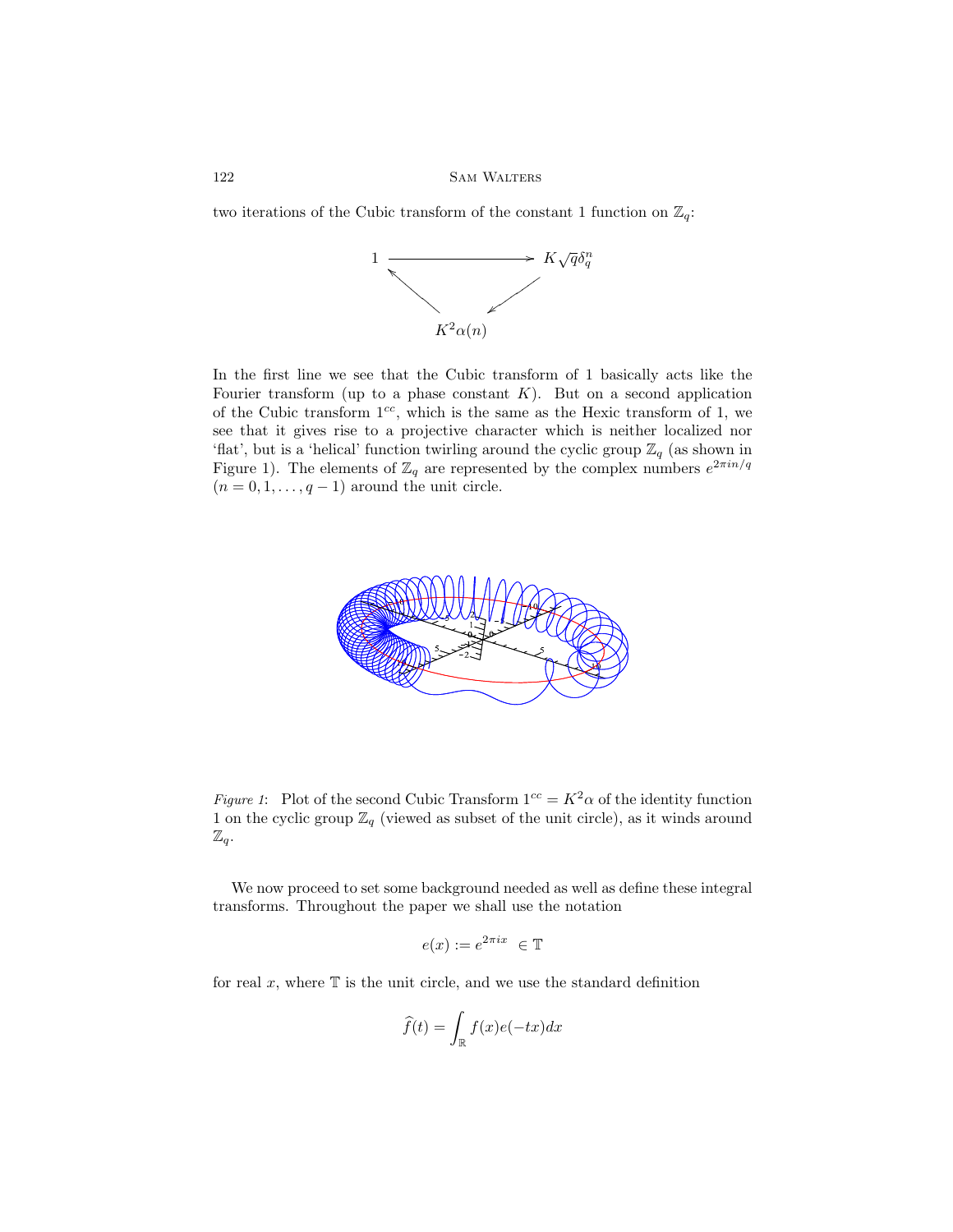for the classical Fourier transform of a Schwartz (or  $L<sup>1</sup>$ ) function f on the reals R.

In  $[3]$  we proved that for the additive group of the reals  $\mathbb R$  there are canonical integral transforms quite similar to the Fourier transforms but which have orders 6 and 3. There, we obtained the Hexic transform

(1.1) 
$$
(Hf)(t) = i^{1/6} \int_{\mathbb{R}} f(x)e(tx - \frac{1}{2}x^2)dx
$$

and its square  $H^2$ , the *Cubic* transform

$$
(1.2) \t fc(t) := (H2 f)(t) = i-1/6 e(\frac{1}{2}t2) \int_{\mathbb{R}} f(x)e(tx)dx = i-1/6 e(\frac{1}{2}t2)\widehat{f}(-t).
$$

for  $f \in \mathcal{S}(\mathbb{R})$  (the Schwartz space on the reals).<sup>[1](#page-2-0)</sup> Just as in the case for the Fourier transform, these transforms extend to unitary operators on  $L^2(\mathbb{R})$ . Further, just as  $f(t) = f(-t)$ , we showed that

(1.3) 
$$
(H^3 f)(t) = f(-t)
$$

for all f, so that H commutes with the flip unitary  $f \rightarrow \tilde{f}$  where

<span id="page-2-1"></span>
$$
\widetilde{f}(x) = f(-x)
$$

on  $L^2$ . From this it followed that H has order 6 and that  $H^2: f \to f^c$  has order 3.

REMARK 1.1. In [\[3\]](#page-9-0) we used these transforms to construct finitely generated projective modules over orbifolds associated to fixed point C\*-subalgebras related to order 3 and 6 automorphisms of the noncommutative tori, or irrational rotation C\*-algebras. But that is not the subject of this paper.

For our purposes it will be convenient for us to work with the Cubic transform since the Hexic transform can be written in terms of it according to

(1.4) 
$$
Hf = \tilde{f}^{cc} = H^4(\tilde{f}).
$$

One reason we refer to these transforms (including the Fourier) as being 'canonical' is that they transform translation and phase multiplication operators into very simple combinations of themselves. Indeed, letting  $(T_x f)(t) = f(t - x)$ denote a translation operator, and  $(E_x f)(t) = e(-xt) f(t)$  denote phase multiplication operator, one checks the following relations:

$$
T_x H = H E_x, \qquad E_x H T_x = e(-\frac{1}{2}x^2) T_x H.
$$

<span id="page-2-0"></span><sup>&</sup>lt;sup>1</sup>In [\[3\]](#page-9-0) we have written down a one-parameter family of these transforms parametrized by a parameter  $\mu > 0$  which here we have taken to be  $\mu = 1/2$  as the ideal choice.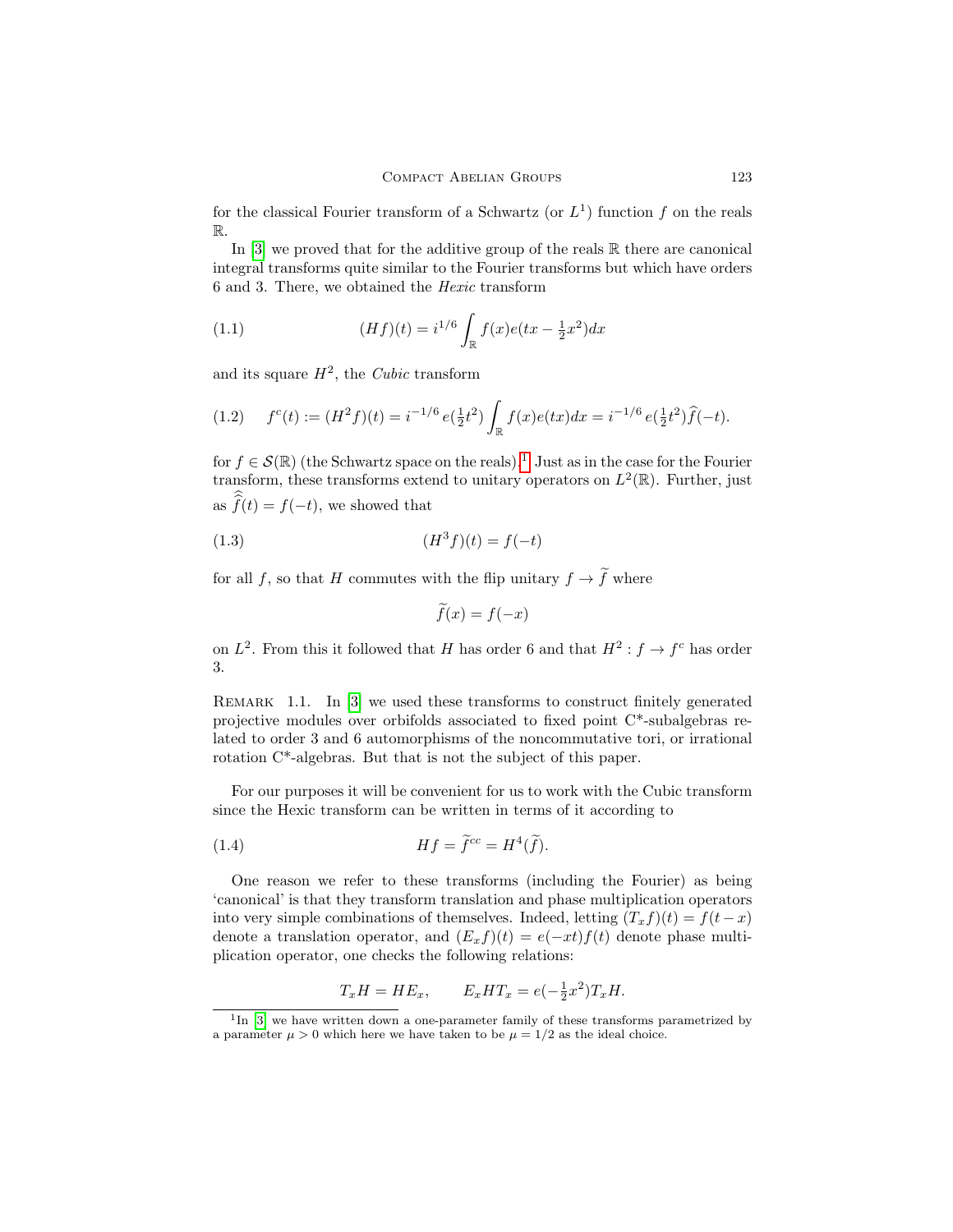In this paper we prove that these results in the case of  $\mathbb R$  extend to locally compact, compactly generated, self-dual Abelian groups G. (All Abelian groups here, except for the unit circle, will be written additively with identity 0.) For such self-dual groups G, the canonical pairing  $\langle , \rangle : G \times G \to \mathbb{T}$  will turn out to be symmetric:  $\langle x, y \rangle = \langle y, x \rangle$ .

A projective character on  $G$  is described by the following theorem which is needed for Theorem 1.3 and which we also prove in this paper.

THEOREM 1.2. Let  $G$  be a locally compact, compactly generated self-dual Abelian group with symmetric pairing  $\langle , \rangle$ . There exists a continuous (in fact,  $C^{\infty}$  if G is a Lie group) map  $\alpha: G \to \mathbb{T}$  such that

$$
\alpha(x + y) = \alpha(x)\alpha(y)\langle x, y \rangle, \qquad \alpha(-x) = \alpha(x), \qquad \alpha(0) = 1
$$

for all  $x, y \in G$ .

The condition  $\alpha(-x) = \alpha(x)$  ensures that [\(1.3\)](#page-2-1) holds, so that the Cubic transform for G commutes with the flip unitary for the more general groups we're considering.

Our main result is the following.

<span id="page-3-0"></span>THEOREM 1.3. Let  $G$  be a locally compact, compactly generated self-dual Abelian group. Then there exists a projective character  $\alpha : G \to \mathbb{T}$  and a constant  $K, |K| = 1$ , such that the transform

$$
f^{c}(t) := K \alpha(t)\hat{f}(-t) = K \alpha(t) \int_{G} f(x) \langle t, x \rangle dx
$$

for  $f \in \mathcal{S}(G)$  (the Schwartz space of G), defines a unitary operator of order 3 on  $L^2(G)$  which commutes with the flip  $f \to \tilde{f}$ , and so defines an order 6 unitary operator H by  $Hf = \tilde{f}^{cc}$ . Further,  $H^3 f = \tilde{f}$ ,  $H^2 f = f^c$ .

The Fourier transform for G is, of course,

$$
\widehat{f}(t) = \int_G f(x)\overline{\langle t, x \rangle} dx
$$

for  $f \in \mathcal{S}(G)$ , where dx is Haar measure on G.

2. Proof of Theorem 1.2 Here we discuss the proof of Theorem 1.2.

Let  $G$  be a locally compact, compactly generated Abelian group. It is known that G is (topologically) isomorphic to a direct sum  $\mathbb{R}^n \oplus \mathbb{Z}^m \oplus K$  for some nonnegative integers  $n, m$  and some compact Abelian group  $K$  – see Hewitt and Ross [\[2\]](#page-9-1), Theorem 9.8. The integers  $m, n$  are unique *(ibid., Corollary 9.13)*. Further, it is known that each compact Abelian group is (topologically) isomorphic to  $\mathbb{T}^k \oplus F$  for some nonnegative integer k and some finite Abelian group F (ibid.,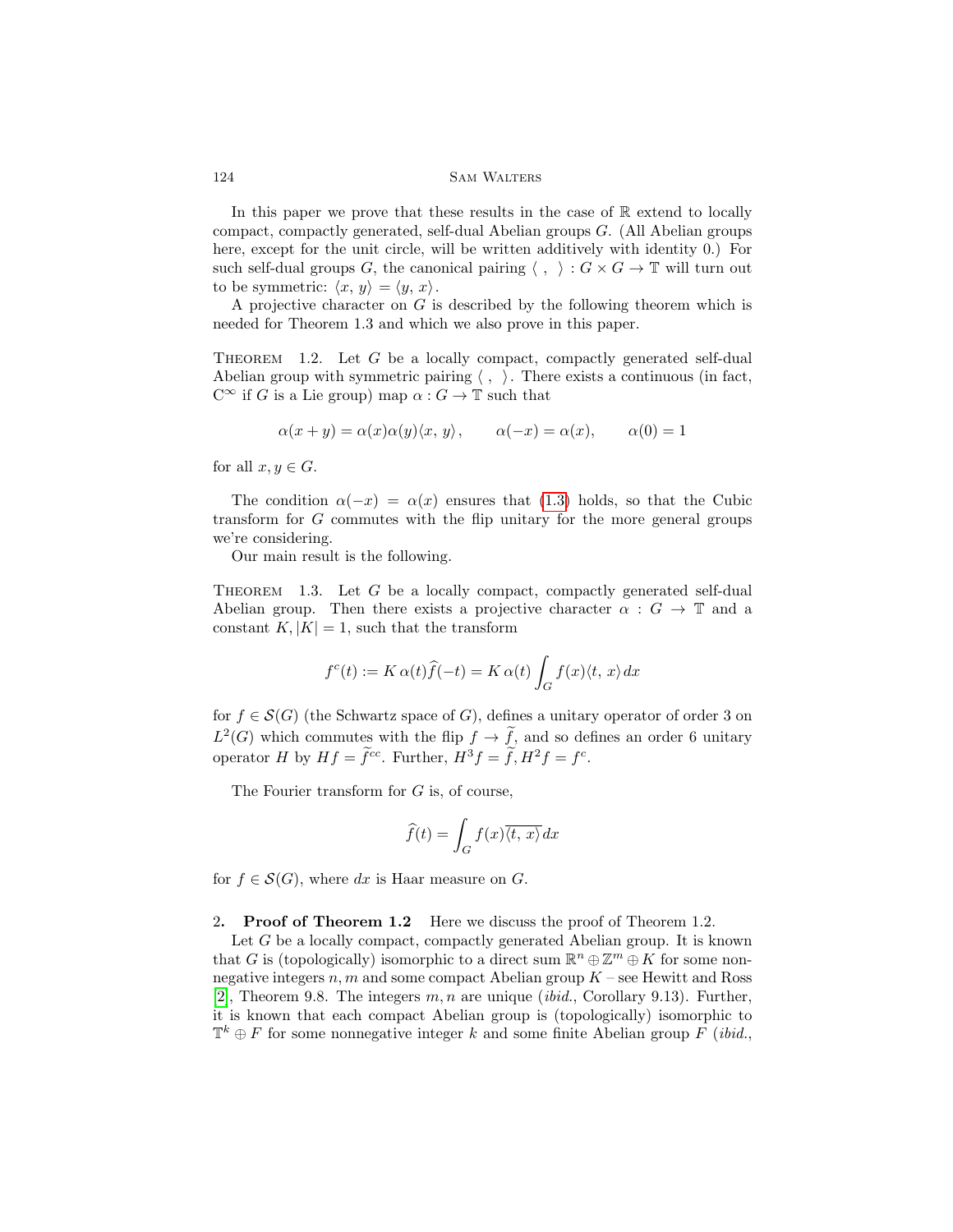Theorem 9.5 or 9.6). This means that  $G \cong \mathbb{R}^n \oplus \mathbb{Z}^m \oplus \mathbb{T}^k \oplus F$ . But since G is assumed to be self-dual in this paper,  $m = k$ , and we have the topological isomorphism  $G \cong \mathbb{R}^n \oplus (\mathbb{Z} \oplus \mathbb{T})^m \oplus \overline{F}$  (as  $\mathbb R$  and finite Abelian groups are already self-dual). By the fundamental theorem for finite Abelian groups,  $F$  is a direct sum of a finite number of finite cyclic groups. Therefore, to show the existence of the map  $\alpha$  asserted by Theorem 1.2 it is enough to show that such a map exists for each of the groups  $\mathbb{R}, \mathbb{Z} \oplus \mathbb{T}$ , and  $\mathbb{Z}_q = \mathbb{Z}/q\mathbb{Z}$ .

In the case of group  $\mathbb{R}$ , such map  $\alpha$  already exists by what we recalled above regarding the Hexic/Cubic transforms, namely  $\alpha(x) = e(\frac{1}{2}x^2)$ . It is easy to verify the properties in Theorem 1.2 for the case  $G = \mathbb{R}$ , as the (symmetric) pairing in this case is  $\langle x, y \rangle = e(xy)$ . (The normalizing constant in this case is  $K = i^{-1/6}$ .)

In the case of self-dual group  $\mathbb{Z} \oplus \mathbb{T}$ , whose (symmetric) pairing is

$$
\langle (n, z), (m, w) \rangle = z^m w^n
$$

for  $m, n \in \mathbb{Z}$  and  $z, w \in \mathbb{T}$ , the map  $\alpha$  can simply be taken to be  $\alpha(n, z) = z<sup>n</sup>$ . Again, Theorem 1.2 is easy to verify in this case as well. The constant  $K$  in Theorem [1.3](#page-3-0) is  $K = 1$ .

For the cyclic group case  $\mathbb{Z}_q$ , whose (symmetric) pairing is  $\langle m, n \rangle = e(\frac{mn}{q}),$ we define  $\alpha : \mathbb{Z}_q \to \mathbb{T}$  by

$$
\alpha(n)=(-1)^{n}e(\frac{n^{2}}{2q}).
$$

It is straightforward to check that this map is well defined on  $\mathbb{Z}_q$  (the replacement  $n \to n + q$  leaves the expression unchanged), and that the equalities in Theorem 1.2 are satisfied.

It is now plain that if  $\alpha, \alpha'$  are projective characters on groups  $G, G'$  (respectively) as in Theorem 1.2, then their direct product  $\alpha \alpha'(x, y) = \alpha(x) \alpha'(y)$  defines a projective character on the direct sum  $G \oplus G'$  as well. This proves Theorem 1.2.

3. Proof of Theorem 1.3 We now proceed with the proof of the main theorem.

Since the Haar measure on a finite direct sum of locally compact Abelian groups is just the product of the Haar measures of each summand, it is enough to prove Theorem 1.1 for each of the groups  $\mathbb{R}, \mathbb{Z} \oplus \mathbb{T}, \mathbb{Z}_q$  separately (in view of what we stated earlier).

For R, this was already dealt with in [\[3\]](#page-9-0). The case of the group  $\mathbb{Z}\oplus\mathbb{T}$  is easier and so is left to the end. Now we proceed to deal with the case of the cyclic group since it involves some computations with Gaussian sums.

The Cyclic Group  $\mathbb{Z}_q$ . We shall make use of the simple equation

$$
\sum_{n=0}^{q-1}e(\frac{nm}{q})=q\delta_q^m
$$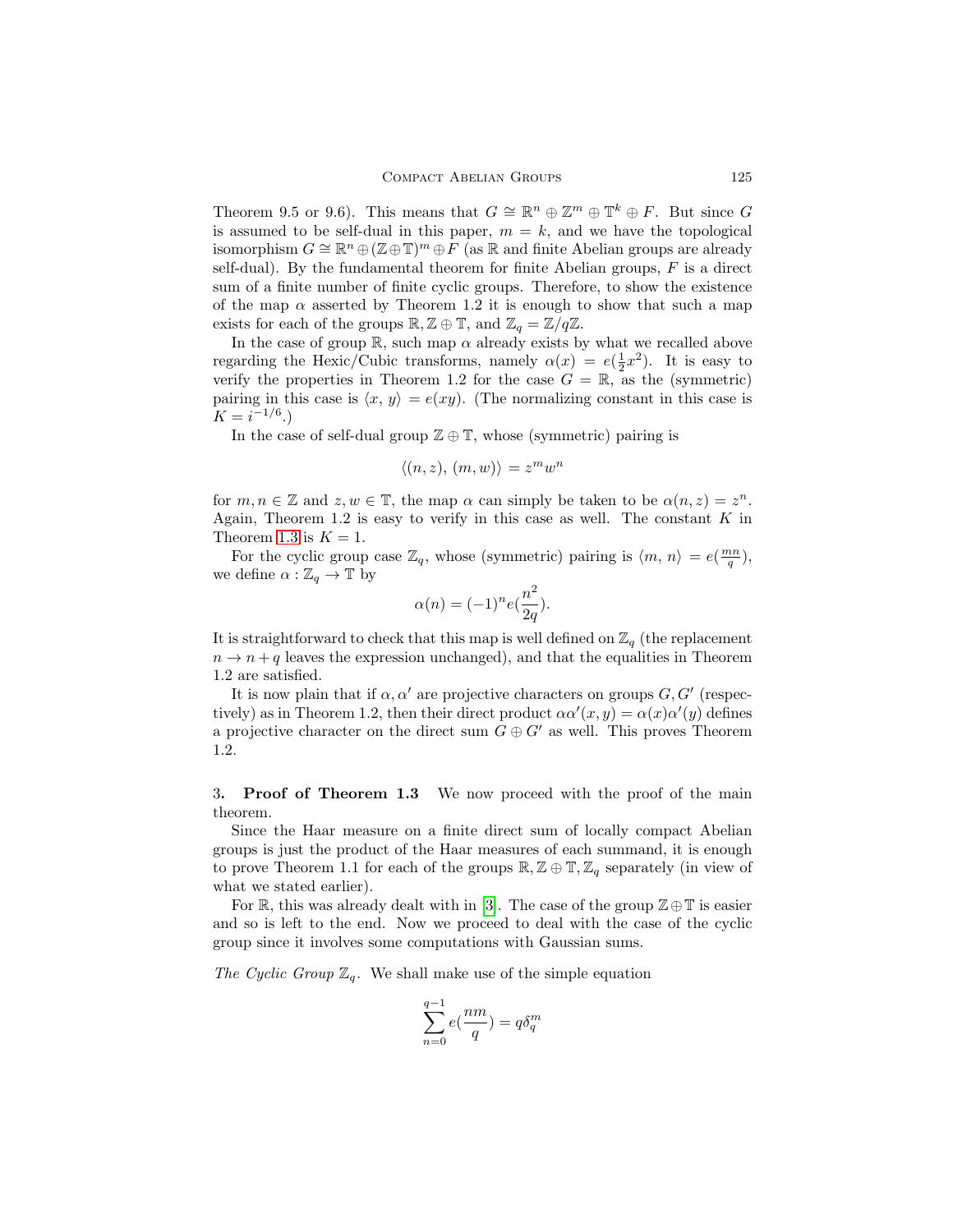for all integers m.

We now check that  $f^{ccc} = f$  for all complex functions f on  $\mathbb{Z}_q$ . But since the group is finite, it is enough to check this for delta functions  $\tilde{f}(n) = \delta_q^{n-a}$  localized at any fixed element  $a \in \mathbb{Z}_q$ . The normalizing constant K in the case of the cyclic group (determined in Section 4, see Equation [\(4.7\)](#page-8-0) below) is not too trivial to find and is determined in due process. We have

$$
f^{c}(m) = K\alpha(m)\widehat{f}(-m) = K\alpha(m)\frac{1}{\sqrt{q}}\sum_{n=0}^{q-1} \delta_{q}^{n-a} e(\frac{mn}{q}) = \frac{K}{\sqrt{q}}\alpha(m)e(\frac{ma}{q})
$$

and

$$
f^{cc}(k) = K\alpha(k)\widehat{f^c}(-k) = K\alpha(k)\frac{1}{\sqrt{q}}\sum_{n=0}^{q-1}f^c(n)e(\frac{kn}{q})
$$
  

$$
= K\alpha(k)\frac{1}{\sqrt{q}}\sum_{n=0}^{q-1}\frac{K}{\sqrt{q}}\alpha(n)e(\frac{na}{q})e(\frac{kn}{q})
$$
  

$$
= \frac{K^2}{q}\alpha(k)\sum_{n=0}^{q-1}\alpha(n)e(\frac{na}{q})e(\frac{kn}{q})
$$
  

$$
= \frac{K^2}{q}\sum_{n=0}^{q-1}\alpha(k)\alpha(n)\langle k, n\rangle e(\frac{na}{q})
$$
  

$$
= \frac{K^2}{q}\sum_{n=0}^{q-1}\alpha(n+k)e(\frac{na}{q})
$$

using translation invariance

$$
= \frac{K^2}{q}e(-\frac{ka}{q})\sum_{n=0}^{q-1}\alpha(n)e(\frac{na}{q})
$$

$$
= \frac{K^2}{\sqrt{q}}\widehat{\alpha}(-a)e(-\frac{ka}{q}).
$$

A third iteration gives

$$
f^{ccc}(m) = K\alpha(m)\widehat{f^{cc}}(-m) = \frac{K}{\sqrt{q}}\alpha(m)\sum_{n=0}^{q-1} f^{cc}(n)e(\frac{nm}{q})
$$

$$
= \frac{K^3}{q}\widehat{\alpha}(-a)\alpha(m)\sum_{n=0}^{q-1}e(\frac{n(m-a)}{q})
$$

$$
= K^3\widehat{\alpha}(-a)\alpha(m)\delta_q^{m-a}
$$

$$
= K^3\widehat{\alpha}(-a)\alpha(a)f(m).
$$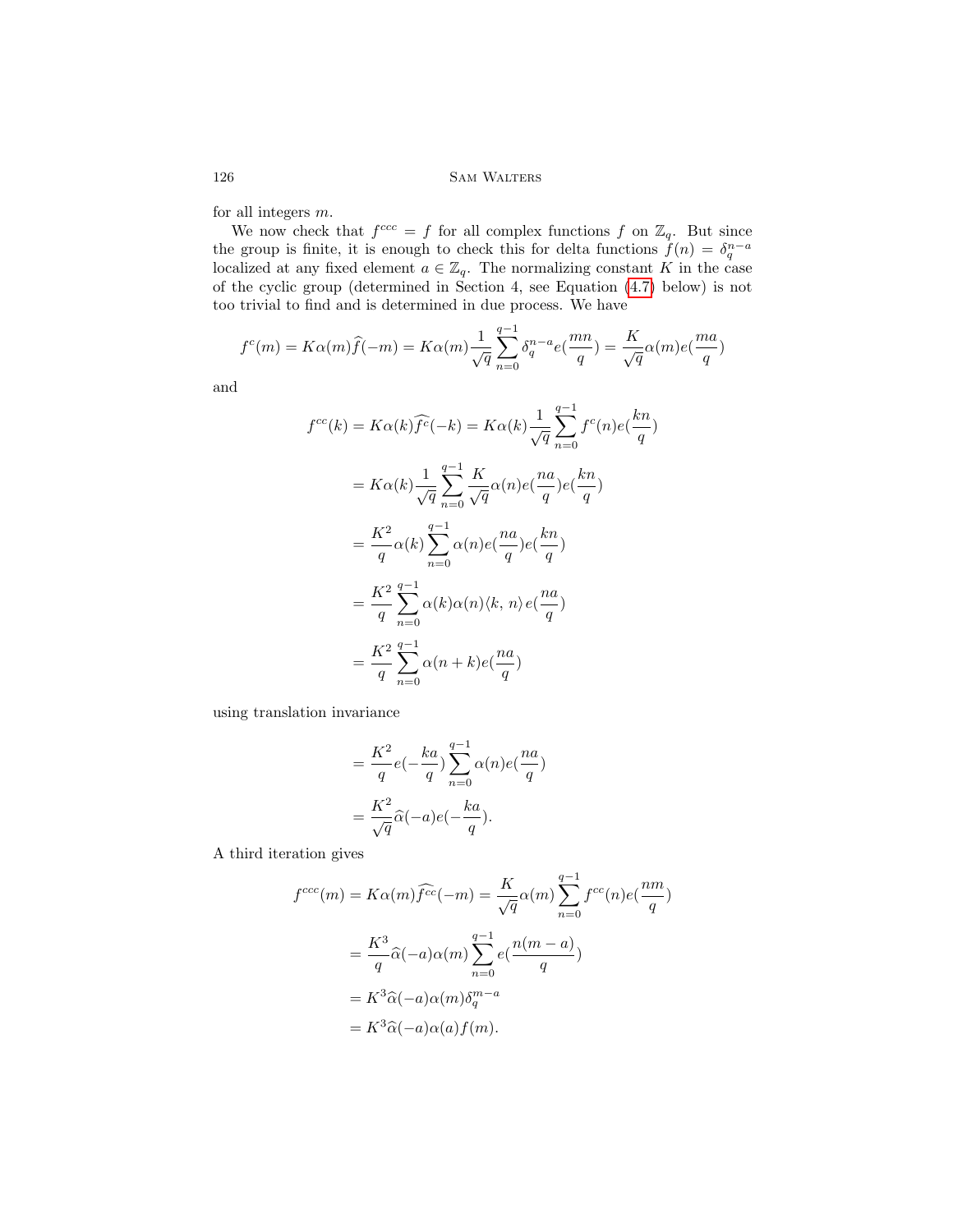We now note that  $\alpha(a)\hat{\alpha}(-a) = \hat{\alpha}(0)$  for each a. This is easily seen by integrating both sides of the equation  $\alpha(a+x) = \alpha(a)\alpha(x)\langle a, x \rangle$  with respect to x, giving  $\hat{\alpha}(0) = \alpha(a)\hat{\alpha}(-a)$ . Therefore, we have obtained  $f^{ccc} = K^3 \hat{\alpha}(0) f$  for each f. Using the computation of Section 4, which shows that  $\hat{\alpha}(0)$  is a complex number of modulus 1, one chooses  $K = \hat{\alpha}(0)^{-1/3}$  as the normalizing constant giving  $f^{ccc} = f$  so that the Cubic transform has order 3. In Section 4,  $K(q) = K$ depends on the mod 4 class of q.

The Group  $\mathbb{Z} \oplus \mathbb{T}$ . Here, we write functions on the group as sequences  $f(n, z) =$  $f_n(z)$  of functions on the unit circle, so the Fourier transform becomes

$$
\widehat{f}(m,w) = \int_{\mathbb{Z} \oplus \mathbb{T}} f(n,z) \overline{\langle (n,z), (m,w) \rangle} d(n,z) = \sum_{n} w^{-n} \int_{\mathbb{T}} f(n,z) z^{-m} dz.
$$

The generic functions  $f_{a,b}(n,z) = z^a \delta_{n,b}$  defined for any pair of integers a, b form a total set of functions in  $L^2(\mathbb{Z} \oplus \mathbb{T})$ , and it is easy to check that

$$
\widehat{f}_{a,b} = f_{-b,a}.
$$

Therefore,

$$
f_{a,b}^c(m, w) = w^m f_{-b,a}(-m, w^{-1}) = w^{m+b} \delta_{m,-a}.
$$

We have

$$
f_{a,b}^{cc}(m, w) = w^m \widehat{f_{a,b}^c}(-m, w^{-1})
$$
  

$$
= w^m \sum_n w^n \int_{\mathbb{T}} f_{a,b}^c(n, z) z^m dz
$$
  

$$
= w^m \sum_n w^n \int_{\mathbb{T}} z^{n+b} \delta_{n, -a} z^m dz
$$
  

$$
= w^m w^{-a} \int_{\mathbb{T}} z^{b-a+m} dz = w^{m-a} \delta_{m,a-b}
$$

and therefore

$$
f_{a,b}^{ccc}(k,v) = v^k \widehat{f}_{a,b}^{cc}(-k, v^{-1})
$$
  
\n
$$
= v^k \sum_n v^n \int_{\mathbb{T}} f_{a,b}^{cc}(n, z) z^k dz
$$
  
\n
$$
= v^k \sum_n v^n \int_{\mathbb{T}} z^{n-a} \delta_{n,a-b} z^k dz
$$
  
\n
$$
= v^k v^{a-b} \int_{\mathbb{T}} z^{k-b} dz = v^{k+a-b} \delta_{k,b}
$$
  
\n
$$
= v^a \delta_{k,b} = f_{a,b}(k, v)
$$

so that  $f^{ccc} = f$  for all f.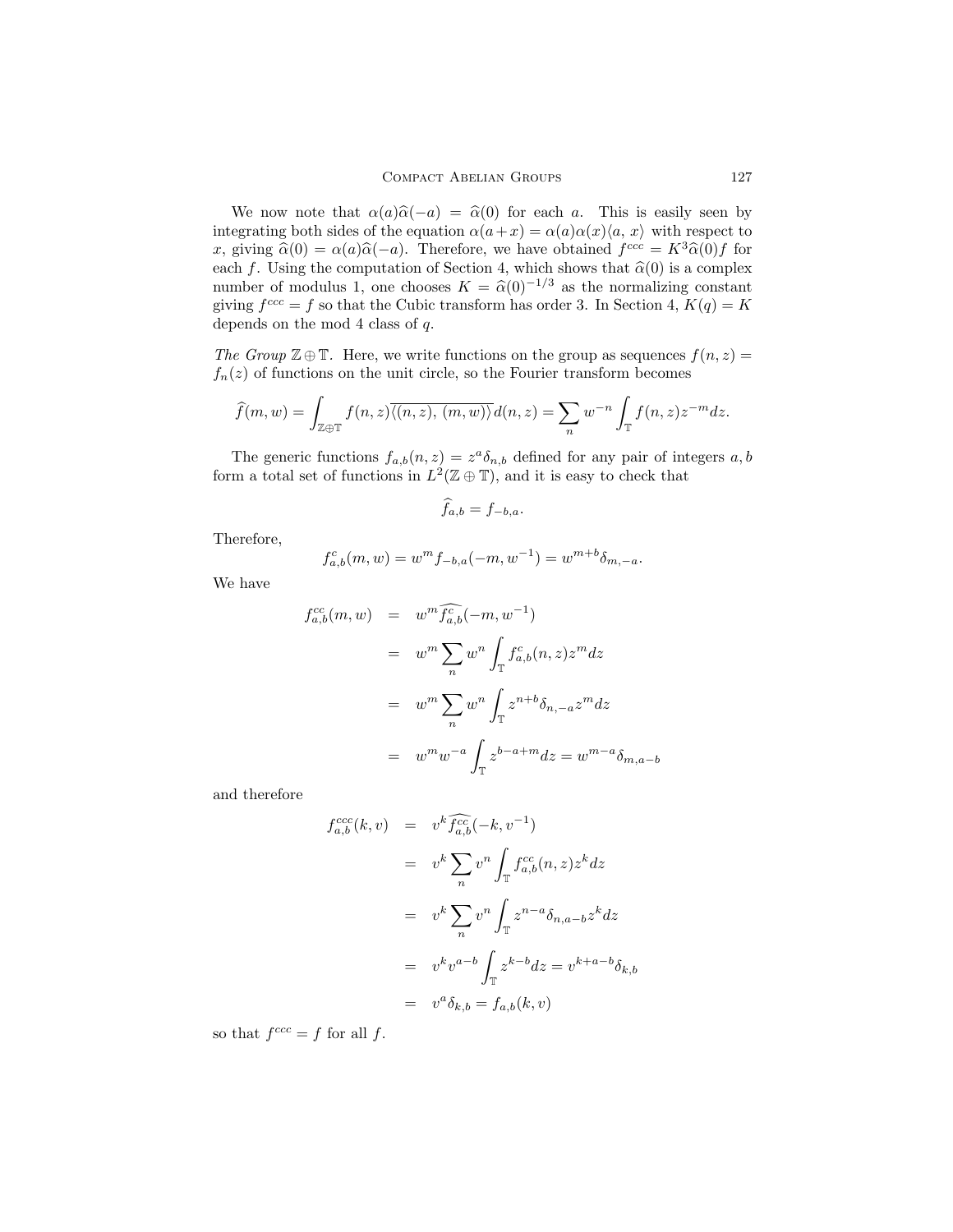4. The Normalization Constant  $K(q)$  In this section we compute the Fourier transform of the character  $\alpha_q(n) = (-1)^n e(n^2/2q)$  at 0, i.e.  $\hat{\alpha}(0)$ , so as to obtain the constant  $K(q) = \hat{\alpha}(0)^{-1/3}$ .<br>Eirct, rocall the (quadratic) Caussian s

First, recall the (quadratic) Gaussian sum defined for a pair of relatively prime integers p, q, with  $q \geq 1$ , by

$$
G(p,q) = \sum_{n=0}^{q-1} e(\frac{pn^2}{q}) = \sum_{n=0}^{q-1} e^{2\pi i pn^2/q}.
$$

It is known that for  $p = 1$ , one has Gauss' (remarkable!) formula

<span id="page-7-0"></span>(4.1) 
$$
G(1,q) = \sqrt{q} \left( \frac{1+i}{\sqrt{2}} \right) \frac{1+i^{-q}}{\sqrt{2}} = \sqrt{q}e(\frac{1}{8}) \frac{1+i^{-q}}{\sqrt{2}}
$$

for all  $q \ge 1$ . (See, for example, Section 9.10 of Apostol [\[1\]](#page-9-2).)

When q is odd one has  $G(p,q) = (p|q)G(1,q)$  where  $(p|q)$  is the Jacobi symbol of  $p, q$  (ibid., Section 9.10). Thus, by  $(4.1)$ 

(4.2) 
$$
G(p,q) = \sqrt{q}(p|q) \begin{cases} 1 & \text{if } q \equiv 1 \mod 4 \\ i & \text{if } q \equiv 3 \mod 4 \end{cases}
$$

for all odd q. We will also need the following formula for the Jacobi symbol when  $p=2$ :

$$
(4.3) \t\t (2|q) = (-1)^{(q^2 - 1)/8}
$$

which holds for *odd q* (see [\[1\]](#page-9-2), Theorem 9.10). So for odd  $q$ , we have

<span id="page-7-1"></span>(4.4) 
$$
G(2,q) = (2|q)G(1,q) = \sqrt{q}(-1)^{(q^2-1)/8} \begin{cases} 1 & \text{if } q \equiv 1 \mod 4, \\ i & \text{if } q \equiv 3 \mod 4. \end{cases}
$$

With this in mind, we proceed to compute  $\hat{\alpha}(0)$  by computing the following sum

$$
S(q) := \sqrt{q}\widehat{\alpha}(0) = \sum_{j=0}^{q-1} \alpha(j) = \sum_{j=0}^{q-1} (-1)^j e(\frac{j^2}{2q}).
$$

Consider the sum

$$
L(q) = \sum_{j=0}^{q-1} e(\frac{2j^2}{q}) = \begin{cases} 2G(1, \frac{q}{2}) & \text{if } q \text{ is even,} \\ G(2, q) & \text{if } q \text{ is odd.} \end{cases}
$$

where both Gaussians  $G(1, \frac{q}{2}), G(2, q)$  have been computed above. LEMMA 4.1. One has  $S(q) = L(q) - \frac{1}{2}G(1, 2q)$  for all q.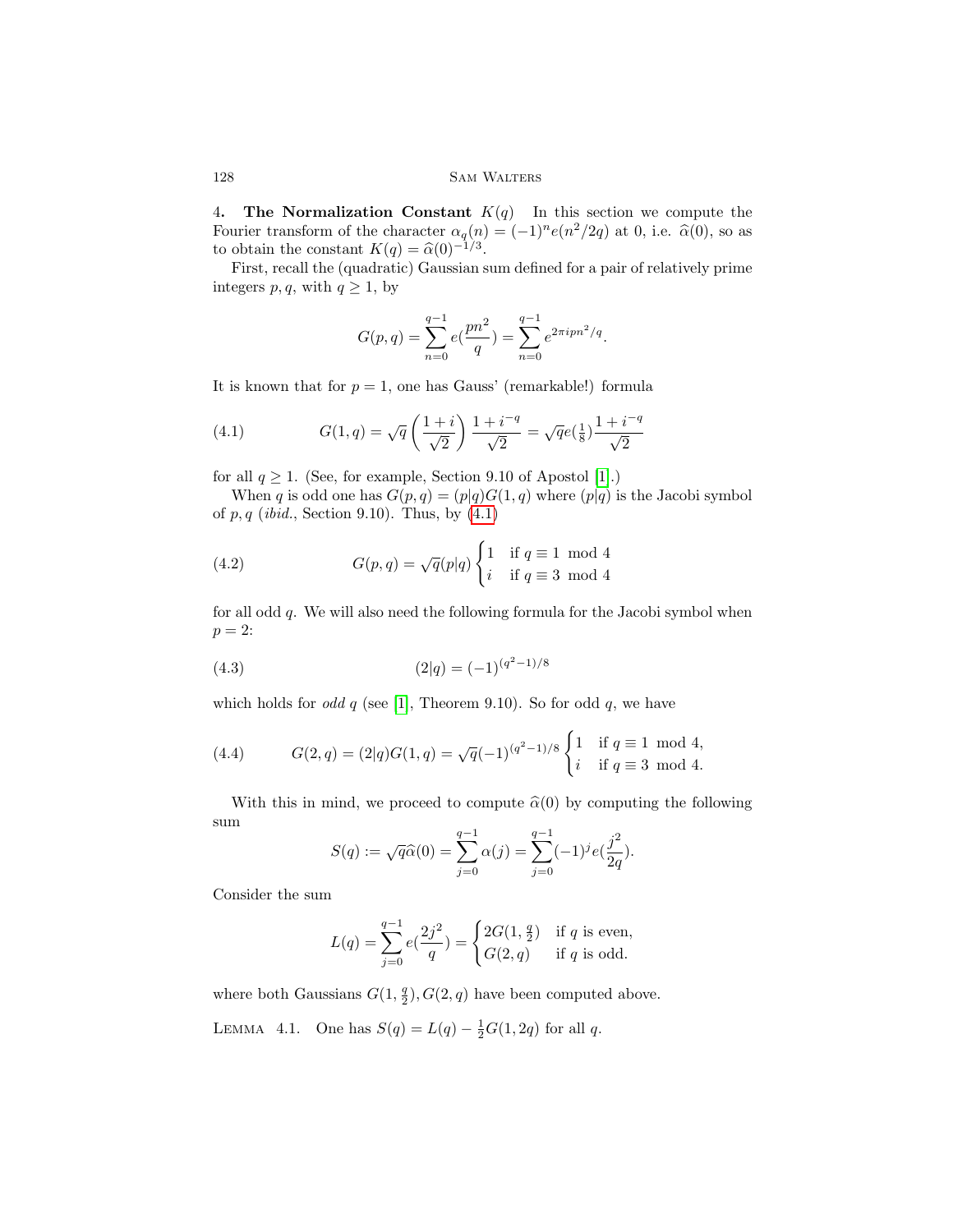PROOF. Consider the sums

$$
A = \sum_{j=0}^{2q-1} (-1)^j e(\frac{j^2}{2q}), \qquad G(1, 2q) = \sum_{j=0}^{2q-1} e(\frac{j^2}{2q}).
$$

Then by appropriate change of variables one has

$$
A + G(1, 2q) = \sum_{j=0}^{2q-1} (1 + (-1)^j) e(\frac{j^2}{2q}) = 2 \sum_{j=0}^{q-1} e(\frac{2j^2}{q}) = 2L(q).
$$

Thus,  $A = 2L(q) - G(1, 2q)$ . Now let us break A into two sums as follows

$$
A = \sum_{j=0}^{q-1} (-1)^j e(\frac{j^2}{2q}) + \sum_{j=q}^{2q-1} (-1)^j e(\frac{j^2}{2q})
$$
  
=  $S(q) + \sum_{k=0}^{q-1} (-1)^{k+q} e(\frac{(k+q)^2}{2q}) = 2S(q).$ 

Therefore,  $S(q) = \frac{1}{2}A = L(q) - \frac{1}{2}G(1, 2q)$  as desired.  $\Box$ 

<span id="page-8-1"></span>Lemma 4.1 then gives

(4.5) 
$$
S(q) = \begin{cases} 2G(1, \frac{q}{2}) - \frac{1}{2}G(1, 2q) & \text{if } q \text{ is even,} \\ G(2, q) - \frac{1}{2}G(1, 2q) & \text{if } q \text{ is odd,} \end{cases}
$$

$$
= \begin{cases} \sqrt{q}e(\frac{1-q}{8}) & \text{if } q \text{ is even,} \\ G(2, q) & \text{if } q \text{ is odd.} \end{cases}
$$

where have noted that in the q odd case  $G(1, 2q) = 0$ , and  $G(2, q)$  is given by [\(4.4\)](#page-7-1).

From [\(4.5\)](#page-8-1) one immediately obtains the normalizing constant  $K(q)$  to satisfy

(4.6) 
$$
K(q)^{-3} = \frac{1}{\sqrt{q}} S(q) = \begin{cases} e(\frac{1-q}{8}) & \text{if } q \text{ is even,} \\ (-1)^{(q^2-1)/8} & \text{if } q \equiv 1 \mod 4, \\ i(-1)^{(q^2-1)/8} & \text{if } q \equiv 3 \mod 4. \end{cases}
$$

Or, more specifically,

<span id="page-8-0"></span>(4.7) 
$$
K(q) = \begin{cases} e(\frac{q-1}{24}) & \text{if } q \text{ is even,} \\ e(\frac{1-q^2}{48}) & \text{if } q \equiv 1 \mod 4, \\ i^{-1/3}e(\frac{1-q^2}{48}) & \text{if } q \equiv 3 \mod 4. \end{cases}
$$

If you have read the paper this far, you have done me a great honor. Thank you.

Acknowledgements. Thank you, NSERC, for 21 wonderful years of research grant support.